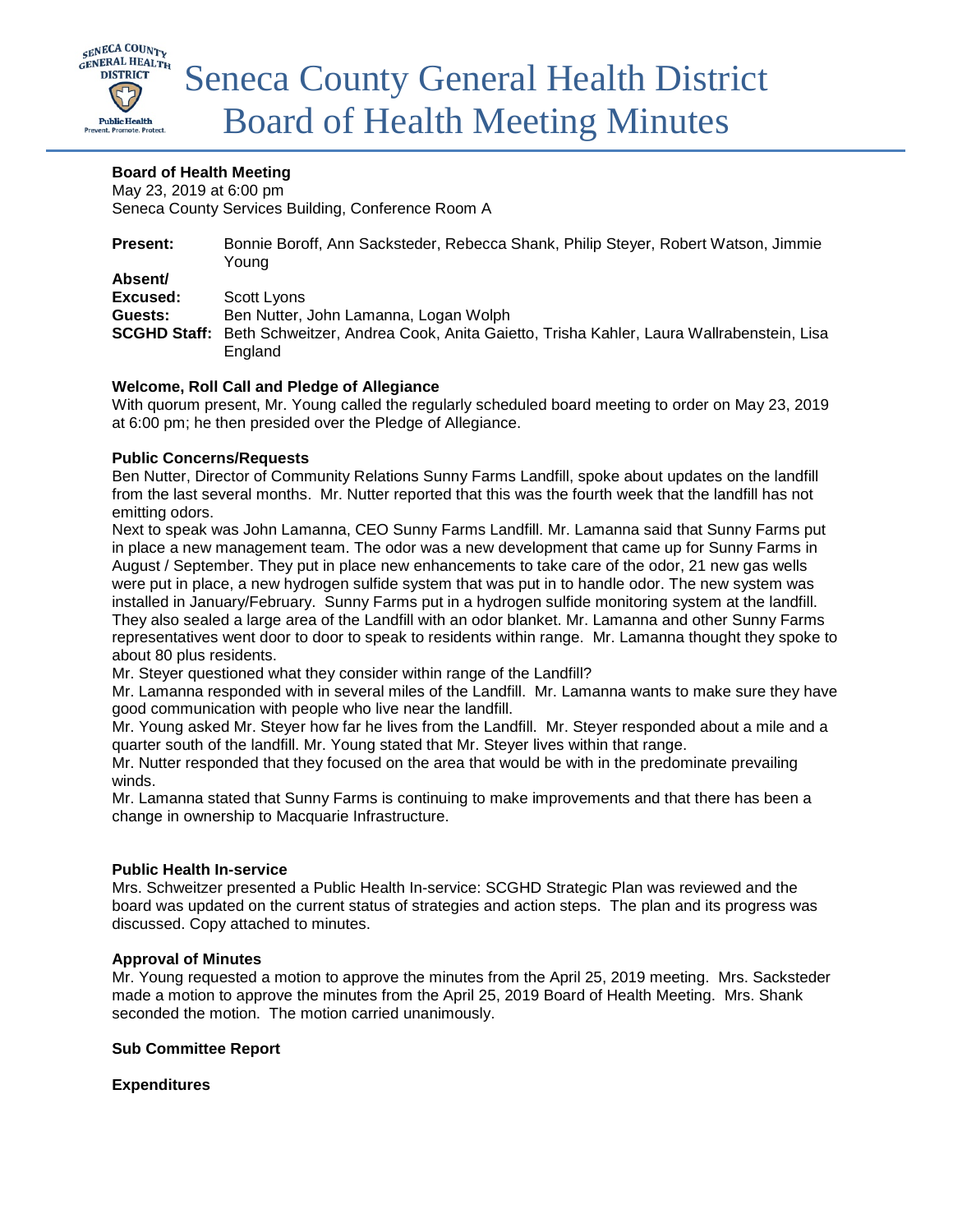Mr. Young requested approval of the previous month's expenditures. Mr. Steyer made a motion to approve the expenditures as presented. Mr. Watson seconded the motion. The motion carried upon roll call vote. Mrs. Boroff – Yes. Mrs. Sacksteder – Yes. Mrs. Shank – Yes. Mr. Steyer – Yes. Mr. Watson – Yes. Mr. Young – Yes.

## **Out of County Meetings/Travel**

Mr. Young requested a motion to approve Out of County Meetings and Travel requests provided in board packets. Mrs. Sacksteder made a motion to approve the Out of County Meetings and Travel. Mr. Steyer seconded the motion. The motion carried upon roll call vote. Mrs. Boroff – Yes. Mrs. Sacksteder – Yes. Mrs. Shank – Yes. Mr. Steyer – Yes. Mr. Watson – Yes. Mr. Young – Yes.

#### **Advances/Repayments/Transfers**

Mr. Young requested a motion to approve Advances, Repayments, and Transfer List provided in board packets. Mrs. Boroff made a motion to approve the Advances, Transfer List and Appropriations Transfer. Mrs. Shank seconded the motion. The motion carried upon roll call vote. Mrs. Boroff –Yes. Mrs. Sacksteder – Yes. Mrs. Shank – Yes. Mr. Steyer – Yes. Mr. Watson – Yes. Mr. Young – Yes.

#### **Supplements**

None

# **Contracts**

Mr. Young requested a motion to approve contracts:

- a. **Modification:** Peter Precario, referee, examiner, or hearing officer services, Start date changed from 03/01/2019 to new start date of 04/10/2019, not to exceed \$15,000 (payer)
- b. Allen Excavating Inc., for property demolition, Solid Waste disposal, C&DD disposal services for 375 N. Sandusky St. property 05/23/2019-09/01/2019, not to exceed \$18,500.00 (payer)
- c. **Addendum** Medical Mutual of Ohio and its Affiliates, for insurance provider services, Medicare Advantage Addendum, 05/16/2019 - no end date (payee)

Mrs. Sacksteder made a motion to approve the contracts. Mr. Steyer seconded the motion. The motion carried upon roll call vote. Mrs. Boroff – Yes. Mrs. Sacksteder – Yes. Mrs. Shank – Yes. Mr. Steyer – Yes. Mr. Watson – Yes. Mr. Young – Yes.

#### **Resolutions**

Mr. Young requested a motion to approve Resolution:

a. 2019.03 – Hiring Full-Time - Sanitarian in Training – Hunter Blessing, effective 6/3/2019 Mr. Watson made a motion to approve the Resolution. Mr. Steyer seconded the motion. The motion carried upon roll call vote. Mrs. Boroff – Yes. Mrs. Sacksteder – Yes. Mrs. Shank – Yes. Mr. Steyer – Yes. Mr. Watson – Yes. Mr. Young – Yes.

# **Division Reports**

#### **WIC**

Mr. Young turned the floor over to the Director of the WIC Division, Trisha Kahler, RD LD. Mrs. Kahler reviewed her report included in board member's packet:

People: The State WIC Directors meeting was held in Columbus on May 2nd.

Service: All local Farmers' who wish to participate in the Farmers' Market Program must complete applications this year. The State Office has made it aware that the Farmers' Market Program is not included in the Federal Budget for next year. Currently the National WIC Association is lobbying on behalf of the program.

Quality: The WIC Management Evaluation dates have been set for September 23-25. This evaluation will review all aspects of WIC program operation.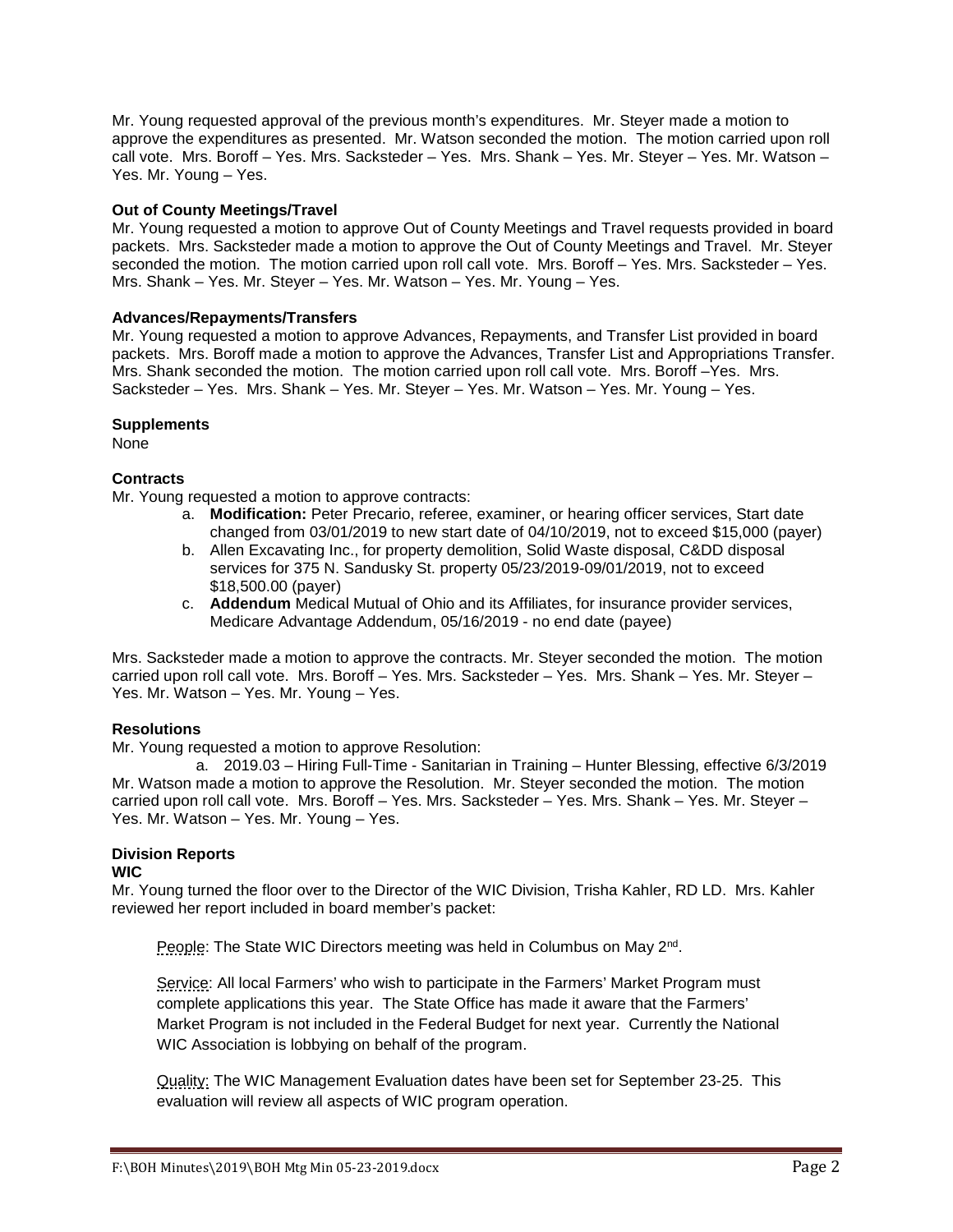Fiscal: We have received notice to begin the process of purchasing new computers.

Please note: There is no caseload information for April. The State reporting system is inaccurate for April. State WIC is currently working on a resolution to correct the numbers.

### **Nursing**

Mr. Young turned the floor over to the Director of Nursing, Andrea Cook, BSN RN. Ms. Cook reviewed her report included in board member's packet:

#### **People:** No issues

## **Financial**:

- We were awarded funding for the Get Vaccinated Ohio, Public Health Initiative by the Ohio Department of Health.
- Mom's Quit for Two Notice of Awards is to be posted by June 1<sup>st</sup>, 2019.
- Hepatitis A Outbreak Response- Funding Opportunity application received and we will apply for financial assistance with our education and vaccination outreach efforts.

## **Quality:**

- Always striving to provide good, quality care and service.
- Numerous nursing staff members have been assigned to Continuous Quality Improvement groups (HIPAA, Clinic remodeling and Health Department Newsletter). Additional web-based training is required for the staff assigned to a group.

#### **Service:**

- Active TB case in Seneca County, requiring many hours of TB nurses time (paperwork, coordination with Physicians, Hospital and preparing for discharge to home, interviewing and testing close contacts, education and direct observation therapy for medication administration.
- Coordinating an effort to provide vaccines at Seneca East during a School Physical Event open to several High Schools May 29, 2019. No appointments to date.
- All staff are involved in the accreditation process and Policy Stat and are working on assigned projects/policies.
- We continue to provide a Hepatitis A vaccine and education as a public health outreach to CROSSWAEH and Rigel for staff members and clients. Statewide outbreak of Hepatitis A continues to grow.
- A question and answer session face book video was done with Beth Schweitzer and Brandi Spridgeon. The purpose of this video is to educate the community we serve about the job duties and requirements of the Health Commissioner.
- Health Fair in Fostoria May  $15<sup>th</sup>$  focused on educating the senior population about the senior clinics and how to become a client, hemoglobin testing and Shingrix vaccine education. Thirtynine health screenings were completed.
- Shingrix vaccine continues to be difficult to get but we have educated and provided 60 people with the vaccination since October
- Hepatitis A educational fact sheet for healthcare providers was developed and emailed to Ken Majors, EMS Director encouraging first responders to be vaccinated.
- Bike Helmet Safety distribution and hand washing education will occur in collaboration with Safety Town in Fostoria.

# **Measles Cases and Outbreaks 2019:**

Ohio does not currently have any measles cases, but ODH is urging health care providers to be vigilant about measles:

- o Ensure all patients are educated and up to date on MMR vaccine.
- o One dose of MMR vaccine is approximately 93% effective at preventing measles; two doses are approximately 97% effective.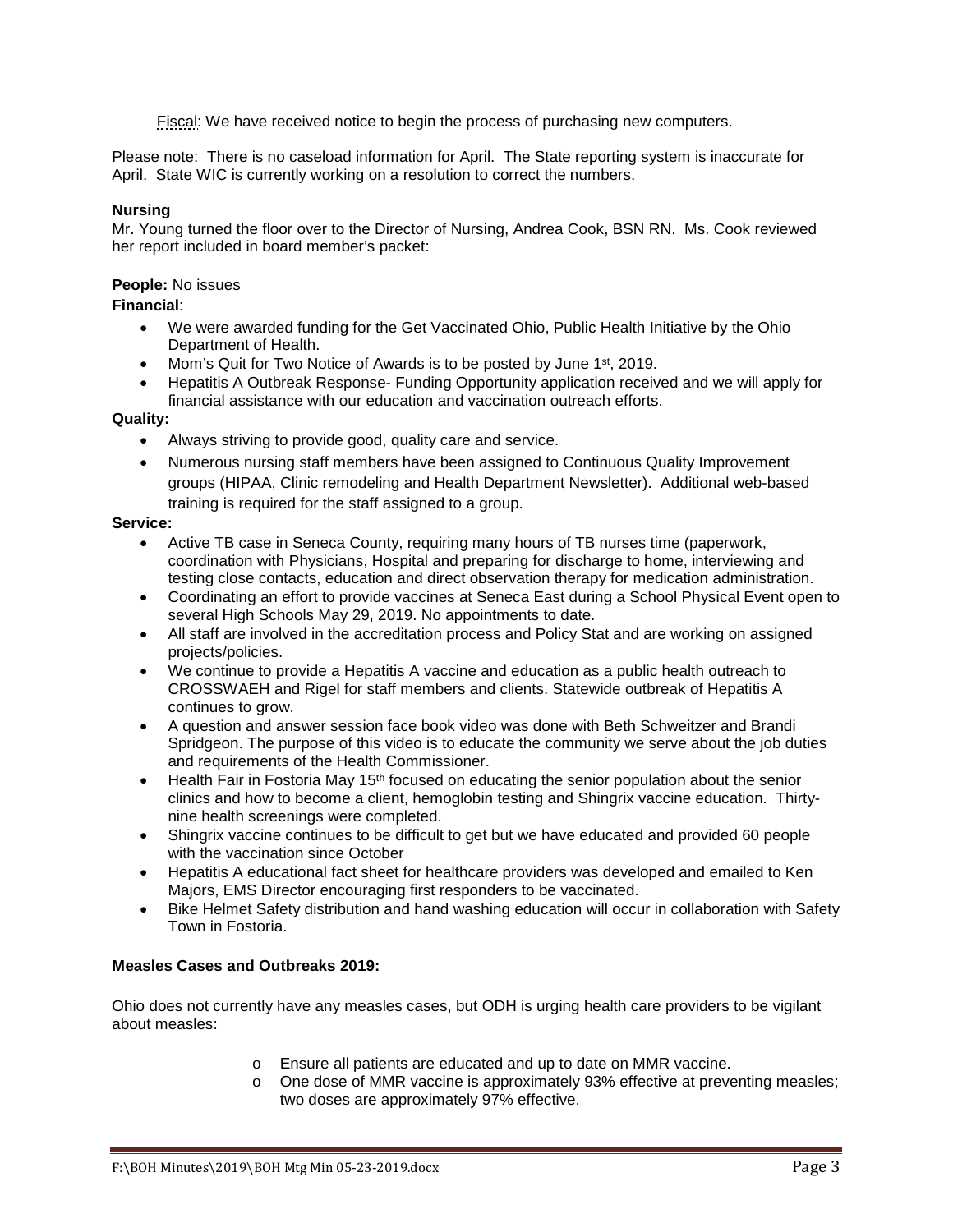o Individuals born prior to 1957 are considered to have presumptive evidence immunity.

A clinical case of measles illness is characterized by **all** the following:

- Generalized maculopapular rash lasting ≥3 days; **AND**
	- Temperature of ≥101°F (38.3°C); **AND**
	- **Cough, coryza, or conjunctivitis**

**Growth:** Andrea Cook BSN RN, attended the Annual OPHA Public Health Combined Conference May 14<sup>th</sup> and 15<sup>th</sup>, 2019. It was a wonderful educational opportunity and I am thankful for having been able to attend.

## **Environmental Health**

Mr. Young turned the floor over to the Director of Environmental Health, Laura Wallrabenstein, MA RS. Mrs. Wallrabenstein reviewed her report included in board member's packet: and presented for condemnation, property located at:

**a. CONDEMNATION: 310 S. Poplar St. Fostoria, OH 44830 Owned by: Gary Ray Reinhart 17589 State Rt. 698 Jenera, OH 45841** Referred by Fostoria zoning. House is vacant and not secure.

Mr. Young requested a motion to condemn the property located at 310 S. Poplar St. Fostoria, OH 44830, Owned by: Gary Ray Reinhart 17589 State Rt. 698 Jenera, OH 45841. Mrs. Sacksteder made a motion to grant condemnation of the property as presented. Mr. Steyer seconded the motion. Motion Carried.

## **General Update**:

**People and Growth:** We have found a "Sunny Farms" inspector - Hunter Blessing. He will begin on June 3. Once he has been properly trained this will be a tremendous help to Matt and all of the rest of us! Sewage season is starting off with lots of grant applicants so Matt will be especially busy.

**Financial:** I finally completed a thorough cost analysis of the septic program. The program, without considering the operation and maintenance (O&M) portion, is operating very close to costs so I don't feel the need to change any fees (soil review, installation permits, service provider, hauler, installer registration fees etc.). However, as I anticipated, the operation and maintenance part of the program is losing quite a bit of money. The simple reason is that we have devoted a full time employee to this as well as a significant portion of time for Matt, Heather, and me to work in this program. I am very happy with the way things are going and think we finally have a pretty good system of tracking and follow through, but it is very labor intensive! I would like to increase the fee for an O&M permit from \$125 / 5 years to \$175/ 5 years – an increase of \$10 per year. This won't cover the shortfall, but it will be a step in the right direction. We also have 300-400 O&M permits that we are tracking that don't pay anything – we need to "roll" these in and get payment to cover our expenses – these were issued before we charged for O&M permits (before Jan. 1, 2015)

We had private water system (well audit) on May 2-3 from ODH. I think we did fine, but it was another opportunity to do a quick cost analysis and determine that we should probably raise some of our fees in this area as well. We set the fees effective Jan. 1, 2012 and have had no increase to the local fees since then (had one \$10 emergency fee increase to cover the increased costs of lab analysis in 2013). I am proposing the following:

| Single family private water system (not a pond) \$212 now  |           | \$262 proposed | +\$50     |
|------------------------------------------------------------|-----------|----------------|-----------|
| Pond as single family PWS                                  | \$260 now | \$360 proposed | $+\$100$  |
| Non-single family water system                             | \$262 now | \$287 proposed | +\$25     |
| Alteration of single family PWS                            | \$85 now  | \$185 proposed | $+\$100$  |
| Alteration of non-single family PWS/or test well \$135 now |           | \$260 proposed | $+$ \$125 |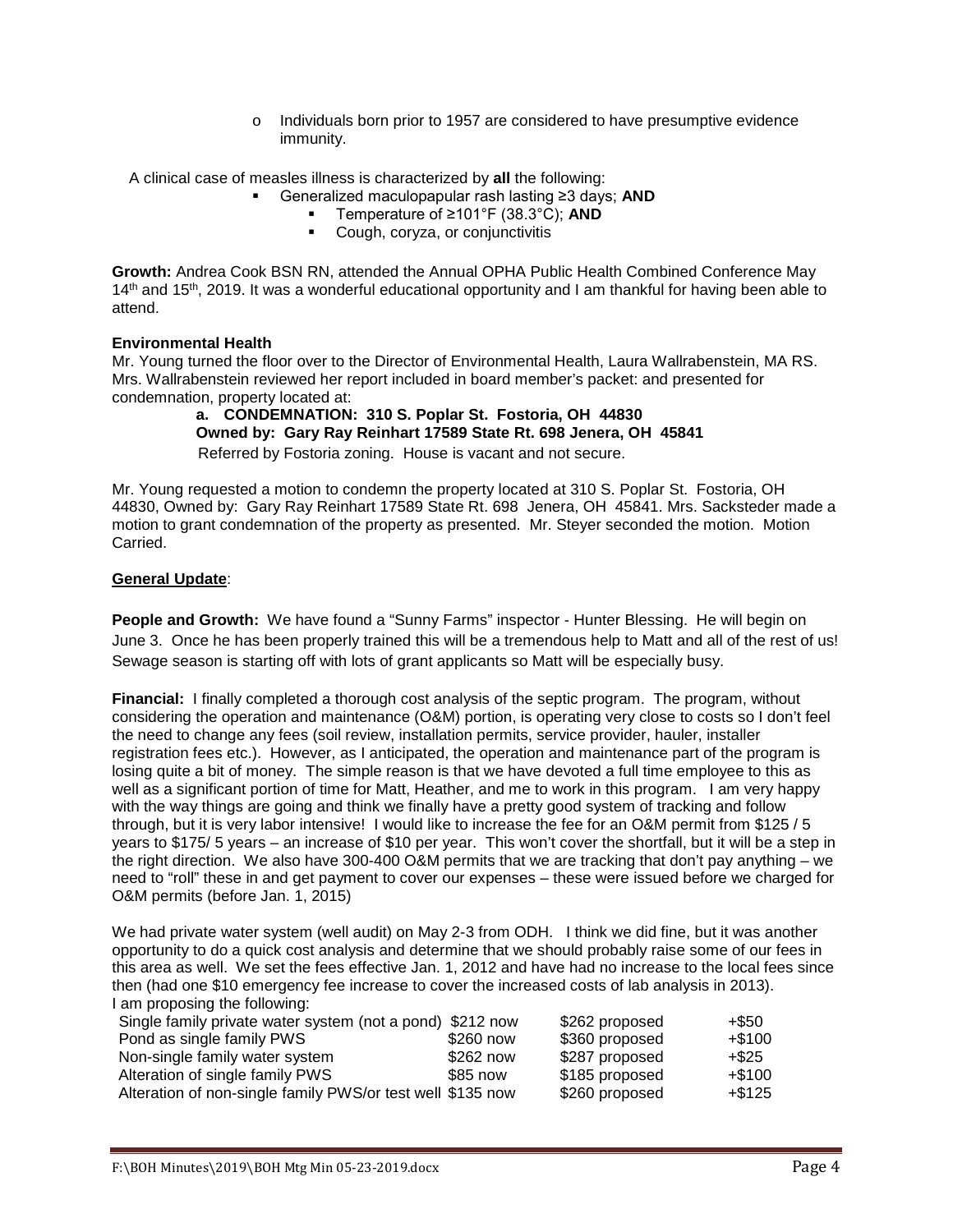Mrs. Wallrabenstein discussed why we need to increase fees due to the amount of work that go into each type. Mr. Steyer asked if the work involved in the Alteration of non-single family PWS/or test well and the Alteration of single family PWS would there be more? Mrs. Wallrabenstein stated that we have not seen Alteration of non-single family PWS/or test well and that changes are still able to make to the fees since they are not being voted on tonight.

**Service:** Testing of 14 private wells close to Sunny Farms has revealed no detections of PCBs or VOCs and no detections of anything else (nutrients and metals) that exceeded any primary or secondary drinking water standards. Testing of 20 wells that had requested testing and were further out (more than 1.5 miles) from Sunny Farms for metals and nutrients only also showed no detections that exceeded primary or secondary drinking water standards.

We did surface water and sediment testing at 4 locations within the landfill. There were no detections of PCBs or VOCs in any of the samples (3 results are in so far, the  $4<sup>th</sup>$  is still out). The surface water samples showed no values over any drinking water standards (of course these aren't drinking water samples). The sediment had some detections of metals, but it is difficult to find any "standards" to judge these by – I don't think there is anything concerning, but I have asked our environmental consultant, Bureau Veritas, for an opinion.

## **Health Commissioner**

Mr. Young turned the floor over to the Health Commissioner, Beth Schweitzer, MPH, MCHES. **Service:** Northwest District HC meeting AOHC Public Affairs Meeting AOHC Board Meeting AOHC Spring Public Health Opiate Task Force Meeting Community Task Force Homeless Shelter Meeting **People:** Staff Meeting **Growth:** Writing of Naloxone Distribution and Infrastructure Grant including contacting potential partners and soliciting letters of commitment and support Partnered with Family Counseling center to present 4 sessions on Body Mind Spirit to 14 Senior citizens at Allen Eiry Center **Fiscal:** Request for total of \$82,500 with Naloxone Grant

# **Quality:**

Two Accreditation Meetings Accreditation Documents Prepared 49 Personnel Policies reviewed and updated Assignment of employees to Quality Improvement Project Teams

# **Employee Related Actions**

a. New Hire – Hunter Blessing, Sanitarian in Training (See Resolution 2019.03)

**Unfinished Business** None

**New Business**